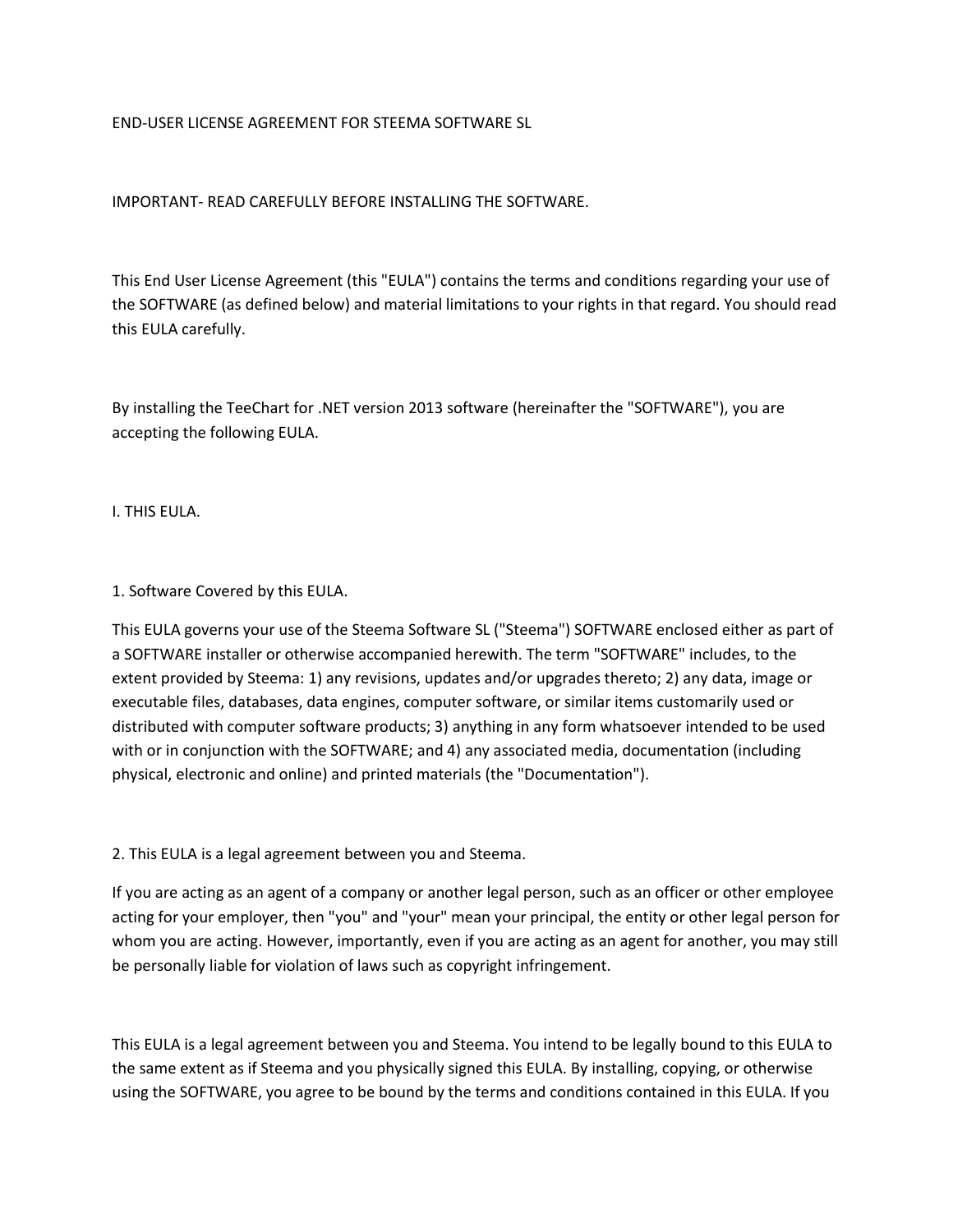do not agree to all of the terms and conditions contained in this EULA, you may not install or use the SOFTWARE. If you have already installed or begun to install the SOFTWARE you should cancel any install in progress and uninstall the SOFTWARE. If you do not agree to all of these terms and conditions, then you must promptly return the uninstalled SOFTWARE to the place from which you purchased it in accordance with the return policies of that place.

II. YOUR LICENSE TO DEVELOP AND TO DISTRIBUTE.

Detailed below, this EULA grants you three licenses: 1) a license to use the SOFTWARE to develop other software products (the "Development License"); 2) a license to use and/or distribute the Developed Software (the "Distribution License"); and 3) a license to use and/or distribute the Developed Software on a Network Server (the "Web Server License"). All of these licenses (individually and collectively, the "Licenses") are explained and defined in more detail below.

1. Definitions. Terms and their respective meanings as used in this EULA:

"Developer" means a person using the SOFTWARE in accordance with the terms and conditions of this EULA.

"Network Server" means a computer with one or more computer central processing units (CPU's) that operates for the purpose of serving other computers logically or physically connected to it, including, but not limited to, other computers connected to it on an internal network, intranet or the Internet. "Web Server" means a type of Network Server that serves other computers more particularly connected to it over an intranet or the Internet.

"Developed Software" means those computer software products that are developed by or through the use of the SOFTWARE. "Developed Web Server Software" means those Developed Software products that reside logically or physically on at least one Web Server and are operated (executed therein) by the Web Server's central processing unit(s) (CPU). "Developed Desktop Software" means those Developed Software products that are not Developed Web Server Software, including, for example, standalone applications. "Redistributable Files" means the SOFTWARE files or other portions of the SOFTWARE that are provided by Steema and are identified as such in the Documentation for distribution by you with the Developed Software. "Developer" means a person using the SOFTWARE in accordance with the terms and conditions of this EULA.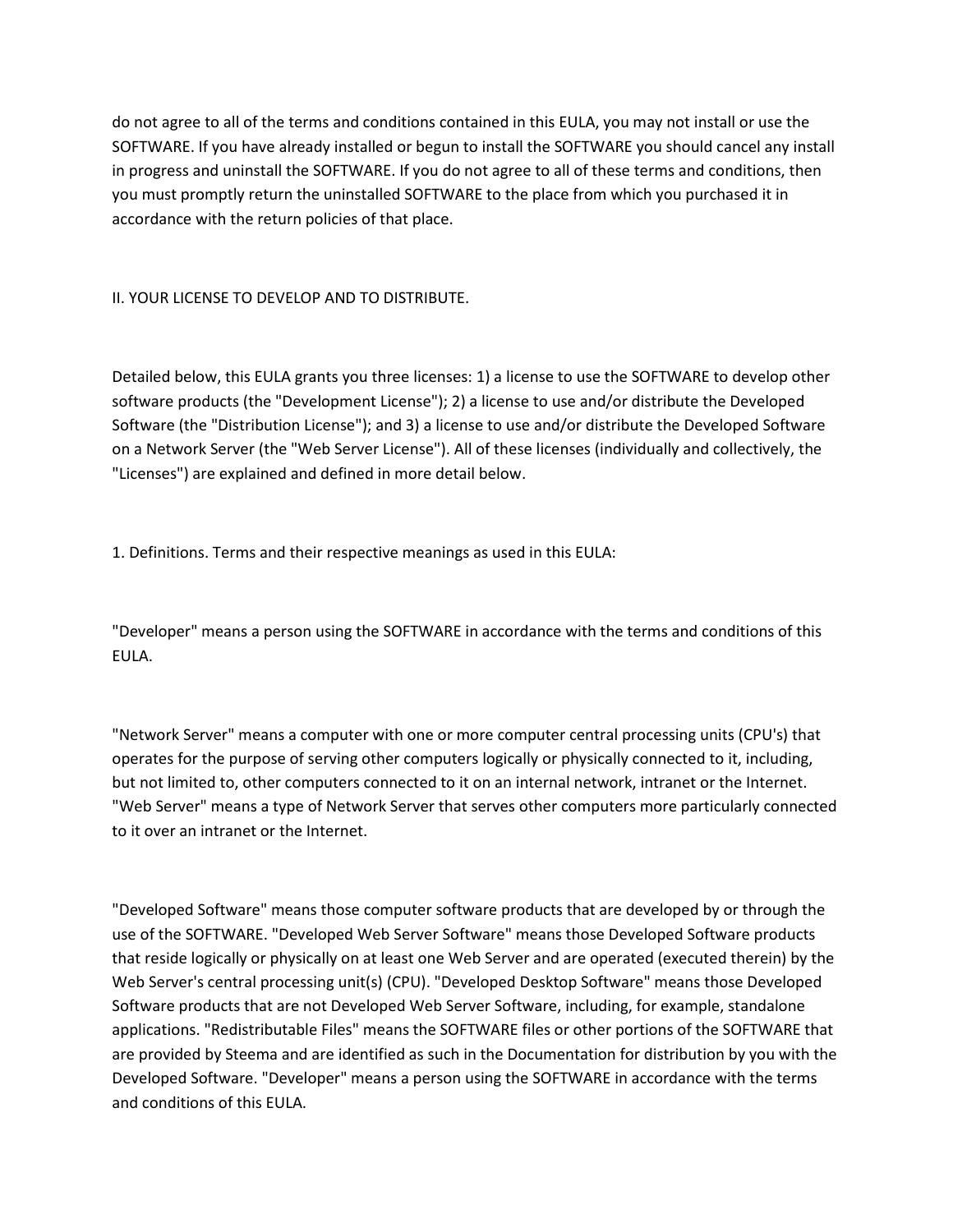"Seat" is a computer on which the SOFTWARE is installed.

"Developer seat" is the use of one "Per seat" licensed copies of the SOFTWARE by one concurrent Developer.

"Development License" defines the right to use the SOFTWARE for development purposes. Every machine installing, running and/or using the SOFTWARE for development purposes must have a licensed copy and its appropriate license.

"Subscription period" is the period during which an active subscription agreement exists as confirmed in writing by Steema, usually at the moment of subscription purchase.

2. Your Development License.

You are hereby granted a limited, royalty-free, non-exclusive right to use the SOFTWARE to design, develop, and test Developed Software, on the express condition that, and only for so long as, you fully comply with all terms and conditions of this EULA.

The SOFTWARE is licensed to you on a Per Seat License basis.

The Development License means that one Developer may install two seats not to be used concurrently, performing a maximum of two installs of the SOFTWARE for use in designing, testing and creating Developed Software on two single computers with a single set of input devices, restricting the use of the SOFTWARE to a maximum of one concurrent seat. Conversely, you may not install or use the SOFTWARE on a computer that is a network server or a computer at which the SOFTWARE is used by more than one Developer. You may not network the SOFTWARE or any component part of it, where it is or may be used by more than one Developer unless you purchase an additional Development License for each Developer. You must purchase another separate license to the SOFTWARE in order to add additional developer seats if the additional developers are accessing the SOFTWARE on a computer network. If the SOFTWARE is used to create Developed Web Server Software, then you may perform a single install of the SOFTWARE for use in designing, testing and creating Developed Web Server Software by a single Developer on a single computer or Network Server. No additional End User Licenses are required for additional CPUs on the single computer or Network Server.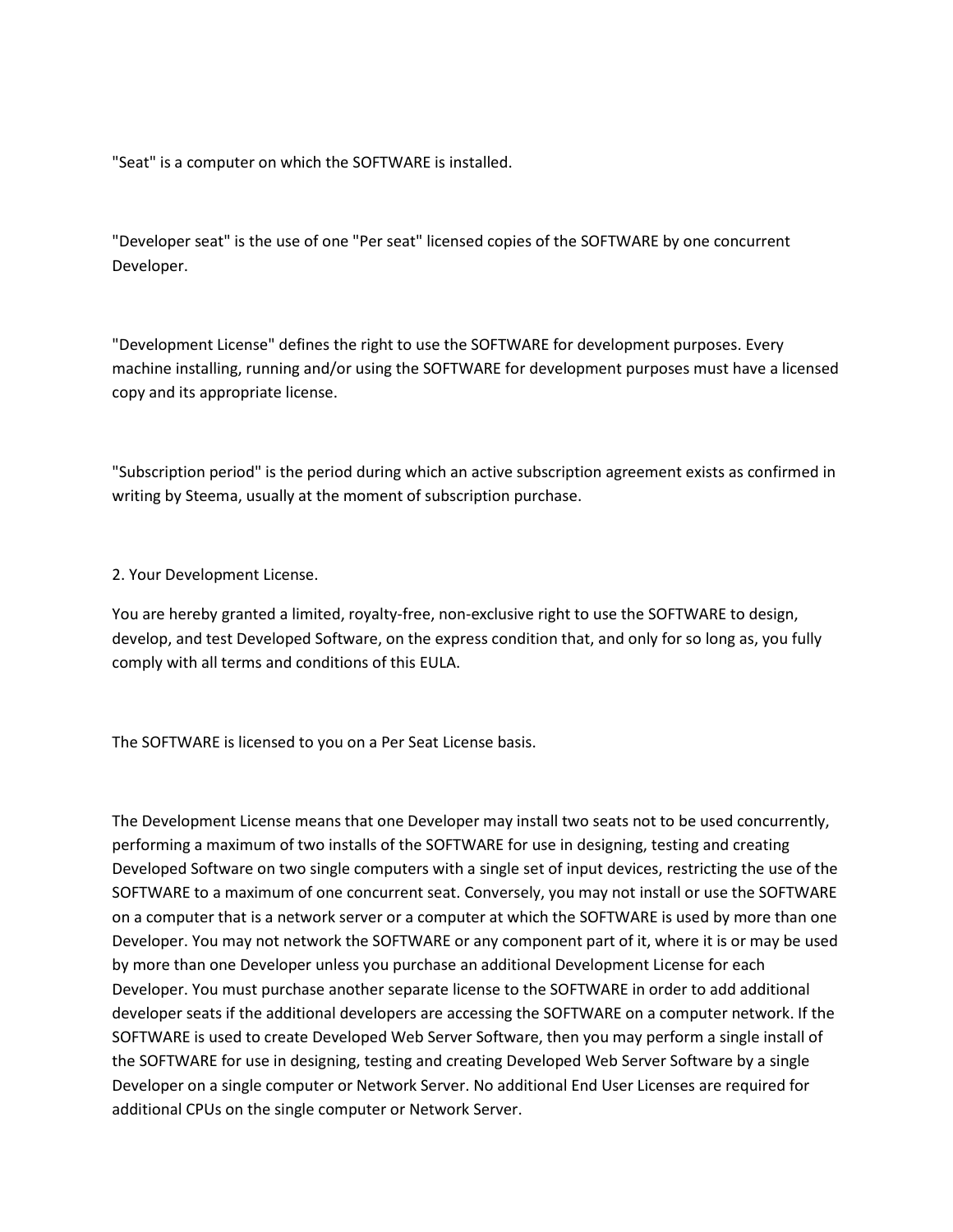In all cases, you may not use Steema's name, logo, or trademarks to market your Developed Software without the express written consent of Steema; agree to indemnify, hold harmless, and defend Steema, its suppliers and resellers, from and against any claims or lawsuits, including lawyer's fees that may arise from the use or distribution of your Developed Software; you may use the SOFTWARE only to create Developed Software that is significantly different than the SOFTWARE.

## 3. Your Distribution License.

License to Distribute Developed Desktop Software. Subject to the terms and conditions in this EULA, you are granted the license to use and to distribute Developed Desktop Software on a royalty-free basis, provided that the Developed Desktop Software incorporates the SOFTWARE as an integral part of the Developed Software in machine language compiled format (customarily an ".exe", or ".dll", etc.). You may not distribute, bundle, wrap or subclass the SOFTWARE as Developed Software which, when used in a "designtime" development environment, exposes the programmatic interface of the SOFTWARE. You may distribute, on a royalty-free basis, Redistributable Files with Developed Desktop Software only.

## 4. Your Web Server License.

Subject to the terms and conditions in this EULA, you are granted the license to use and to distribute Developed Web Server Software, provided that you must purchase one Web Server License for each Network Server operating the Developed Web Server Software (and/or Redistributable Files called or otherwise used directly by the Developed Web Server Software). Notwithstanding the foregoing, however, you may distribute or transfer, free of royalties, the Redistributable Files (and/or any Developed Desktop Software) to the extent that they are used separately on the client/workstation side of the network served by the Web Server.

# 5. License Serial Number.

Upon purchase of the SOFTWARE a unique serial number (the "Serial Number") is provided by Steema either electronically or via the delivery channel. The Serial number provides a means to install and Register the SOFTWARE. The Serial Number is subject to the restrictions set forth in this EULA and may not be disclosed or distributed either with your Developed Software or in any other way. The disclosure or distribution of the Serial Number shall constitute a breach of this EULA, the effect of which shall be the automatic termination and revocation of all the rights granted herein.

### 6. Updates/Upgrades.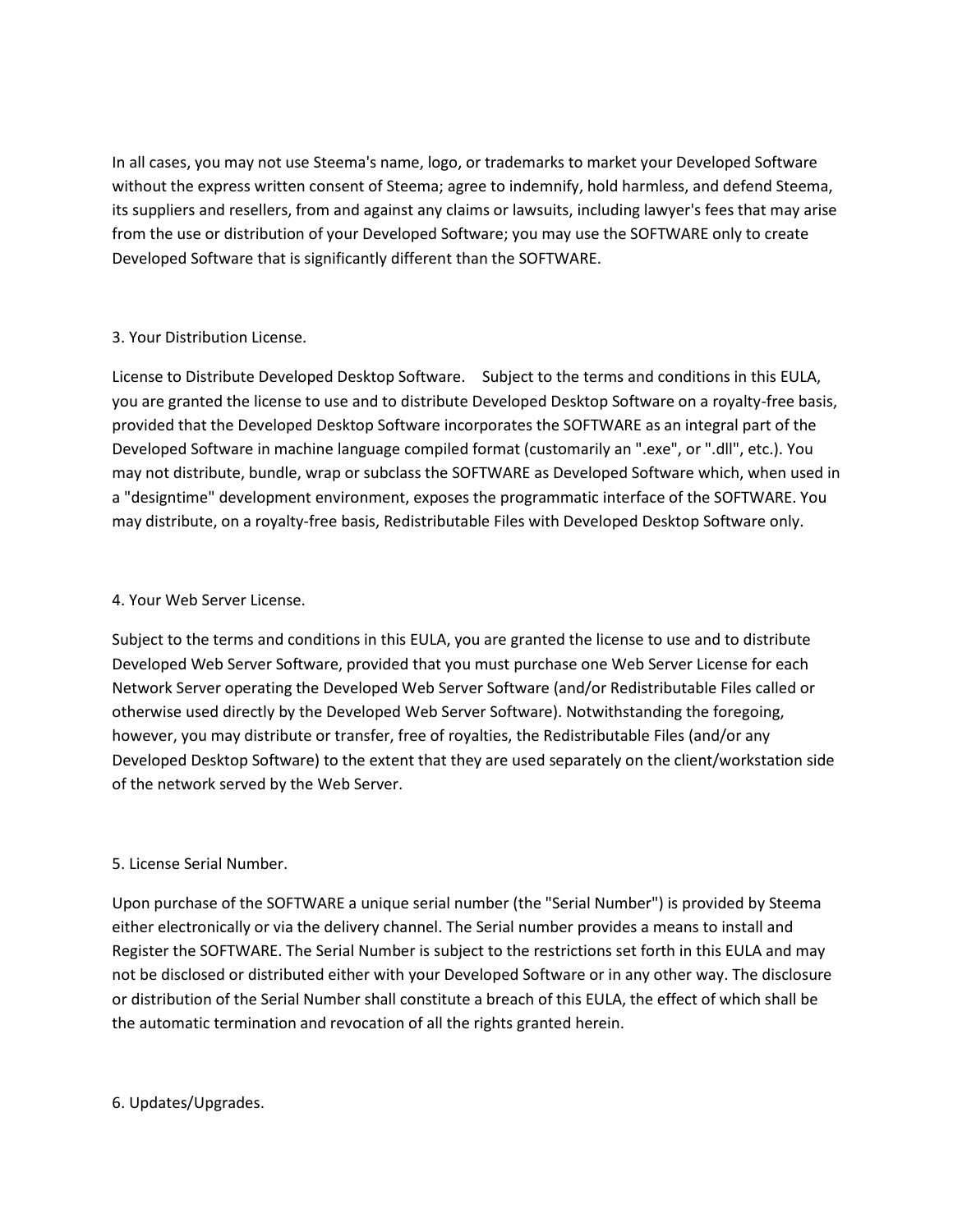Subject to the terms and conditions of this EULA, the Licenses are perpetual. Updates, bug fixes and upgrades to the SOFTWARE may be provided by Steema at their discretion at timely intervals only during the Subscription period though Steema does not commit to providing such updates or upgrades, and, if so provided by Steema, are provided upon the terms and conditions offered at that time by Steema.

## 7. Evaluation or Beta Copy.

If you are using an "evaluation copy", "Beta" copy or similar version, specifically designated as such by Steema on its website or otherwise, then the Licenses are limited as follows: a) you are granted a license to use the SOFTWARE for a period of fifty (50) days counted from the day of installation (the "Evaluation Period"); b) upon completion of the Evaluation Period, you shall either i) delete the SOFTWARE from the computer containing the installation, or you may ii) contact Steema or one of its authorized dealers to purchase a license of the SOFTWARE, which is subject to the terms and limitations contained herein; and c) any Developed Software developed with an evaluation or Beta copy may not be distributed or used for any commercial purpose.

### III. INTELLECTUAL PROPERTY.

# 1. Copyright.

You agree that all right, title, and interest in and to the SOFTWARE (including, but not limited to, any images, photographs, code examples and text incorporated into the SOFTWARE), and any copies of the SOFTWARE, and any copyrights and other intellectual properties therein or related thereto are owned exclusively by Steema, except to the limited extent that Steema may be the rightful license holder of certain third-party technologies incorporated into the SOFTWARE. The SOFTWARE is protected by copyright laws and international treaty provisions. The SOFTWARE is licensed to you, not sold to you. Steema reserves all rights not otherwise expressly and specifically granted to you in this EULA.

### 2. Backups.

You may make one copy the SOFTWARE solely for backup or archival purposes.

### 3. General Limitations.

You may not reverse engineer, decompile, or disassemble the SOFTWARE, except and only to the extent that applicable law expressly permits such activity notwithstanding this limitation.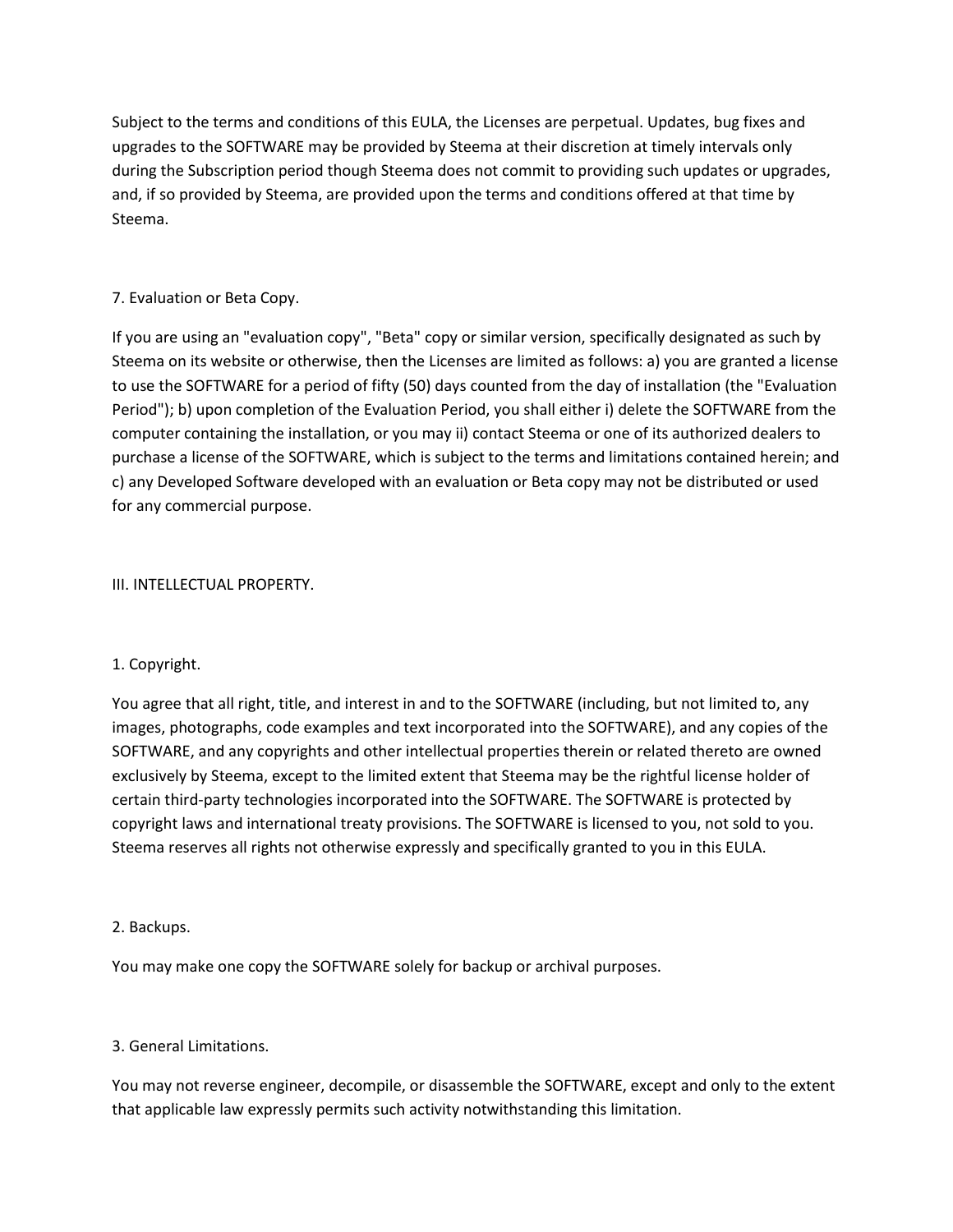## 4. Software Transfers.

You may not rent or lease the SOFTWARE. You may transfer the SOFTWARE to another computer, provided that it is completely removed from the computer from which it was transferred. You may permanently transfer all of your rights under the EULA, provided that you retain no copies, that you transfer all the SOFTWARE (including all component parts, the media and printed materials, any dates, upgrades, this EULA and, if applicable, the Certificate of Authenticity), and that the recipient agrees to the terms and conditions of this EULA as provided herein. Steema should be notified in writing of license transfers where the company of the recipient is different to that of the original licensee. If the SOFTWARE is an update or upgrade, any transfer must include all prior versions of the SOFTWARE.

### 5. Termination.

Without prejudice to any other rights it may have, Steema may terminate this EULA and the Licenses if you fail to comply with the terms and conditions contained herein. In such an event, you must destroy all copies of the SOFTWARE and all of its component parts.

### IV. DISCLAIMER and WARRANTIES

### 1. Disclaimer

Steema's entire liability and your exclusive remedy under this EULA shall be, at Steema's sole option, either (a) return of the price paid for the SOFTWARE; (b) repair the SOFTWARE through updates distributed online. Steema cannot and does not guarantee that any functions contained in the Software will meet your requirements, or that its operations will be error free. The entire risk as to the Software performance or quality, or both, is solely with the user and not Steema. You assume responsibility for the selection of the component to achieve your intended results, and for the installation, use, and results obtained from the SOFTWARE.

### 2. Warranty.

Steema makes no warranty, to the maximum extent permitted by law, either implied or expressed, including with-out limitation any warranty with respect to this Software documented here, its quality, performance, or fitness for a particular purpose. In no event shall Steema be liable to you for damages, whether direct or indirect, incidental, special, or consequential arising out the use of or any defect in the Software, even if Steema has been advised of the possibility of such damages, or for any claim by any